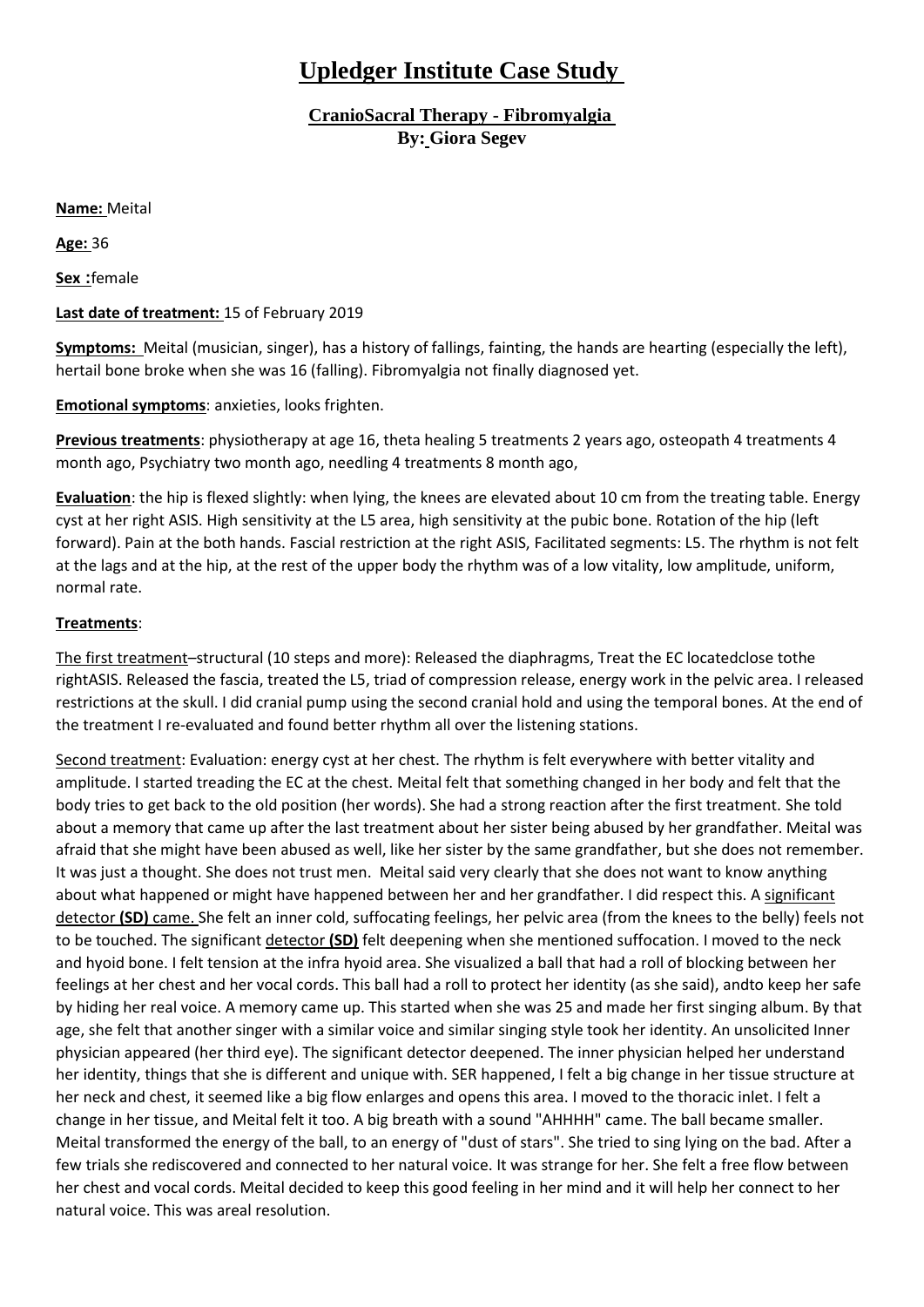Third treatment: Meital told about a big change in her singing. A feeling likea large open path between her chest and mouth. When she sang, Meital felt that she has a pure voice like when she was a teenager. She also told me that she's afraid that something will happen to her daughter. She has bad dreams about this. She also started a gluten free diet and started to participate in a gym class. A significant detector **(SD)**appeared when she talked about need for empathy. She went back to a memory when she was 4 years old, to anon-empathic relation from her farther. I initiated an inner child work. Meital (the big Meital) felt that she wants to be a mother of herself (the little Meital) and I facilitated a conversation of knowing each other and mothering. She also started to develop an emphatic relation to the little Meital. In her imagination, the big Meital created a different environment for the small Meital needs. Meital made the plan of meeting the small Meital outside, in the nature. She enjoyed being in mud puddles **(SD).** Her parents never let her go out to the nature. They said it was dangerous. There she had a feeling of freedom and being herself. All this relationship development between the two, was accompanied by a deepening significant detector and significant tissue release at her back and chest and felt all over her body. Little Meital said that in the mud puddle she felt simply herself and that she did not feel the mud as a dirt. The big Meital realized that she needed this feeling of being herself and freedom and the "natural muddy environment of the life" does not have to feel dirty and dangerous, it is part of the life. She takes this InSite with her it makes a different feeling. (resolution).

The fourth treatment: Meital told about a big rage she feels inside. Her left shoulder is hearting since yesterday.

Arcing: EC: hyoid and left abdomen. Rhythm: no rhythm at the lags, no symmetry at the ASIS, ribs ok, no symmetry at the clavicles, low amplitude at the head. Facial restrictions at the left hip.

Started with pelvic diaphragm, my hands moved to the left, a big unwinding occurred at the left ilium. Meital felt the effect of this unwinding in her left shoulder, the hyoid and the head. I told her what I feel between my hands and about the chakra no 2 which has an energy of creativity. I told her that there is a big opening of the structure anteriorly and a restriction at the back. I called this "front door "and "back door". Meital said that her creativity is good, and the back door reminds her of being afraid of everything that is not in front of her and cannot been seen. Her mother over protected her and influenced her to be over careful of doing everything. This also reminded her the feeling of not been seen. She went back 300 years in her imagination and met her soul in a frightening giant who was closed in a prison. Significant detector showed. **(SD)**. Meital talked to the frightening giant with sympathy and kindness and started to befriend with him. She released him from the prison and asked him to free her also. The new energies and feelings were gratitude, love and responsibility. All this time I holed between my hands the left ilium. I felt that finely a deep energy release (heat) happened and the tissue felt released. The energy cyst disappeared. She used these energies to change her environment from dark grey metal to colourful and full of light. I asked her what she would like to do with this colorful and full of light energy. She realized that the colorful and light energy is what she needs in her life. It will help her feel better.

**The resolution**: In the second treatment the resolution was that she saw through the third eye the way she was different ad unique she rediscovered her natural voice. Meital decided to keep this good feeling in her mind and it will help her always connect to her natural voice. In the third session the resolution was that she realized that the "natural muddy environment of the life" does not have to feel dirty and dangerous, it is part of the life. Meital realized that she needed this feeling of being herself and freedom. Meital discovered a need that has not been met. In the fourth treatment the resolution was discovering the new energy colors, light and good. She used these energies to change her environment from grey and metal to colourful and full of light.She realized that the colorful and light energy is what she needs in her life. It will help her feel better.

**The tools used**: structural craniosacral work (10 steps), diaphragm releases, cranial balance, triad of compression release, energy work energy cyst treatment, SER, imagery dialogue, significant detectors at different levels have been detected, working with memories, images and inner physician (the third eye), detecting tissue changes and release, inner child work, final resolution.

**Objective results**: Deep release all over the body, her body opened, better cranial rhythm felt. Meital looked better. Much better.

**Subjective results**: Better voice for singing, a feeling of open pathway in her upper chest, through and mouth. Less anxiety and less pain in her body. Better relations with her child (10 month). She told me that she had a phobia of being afraid of mice, this phobia disappeared.